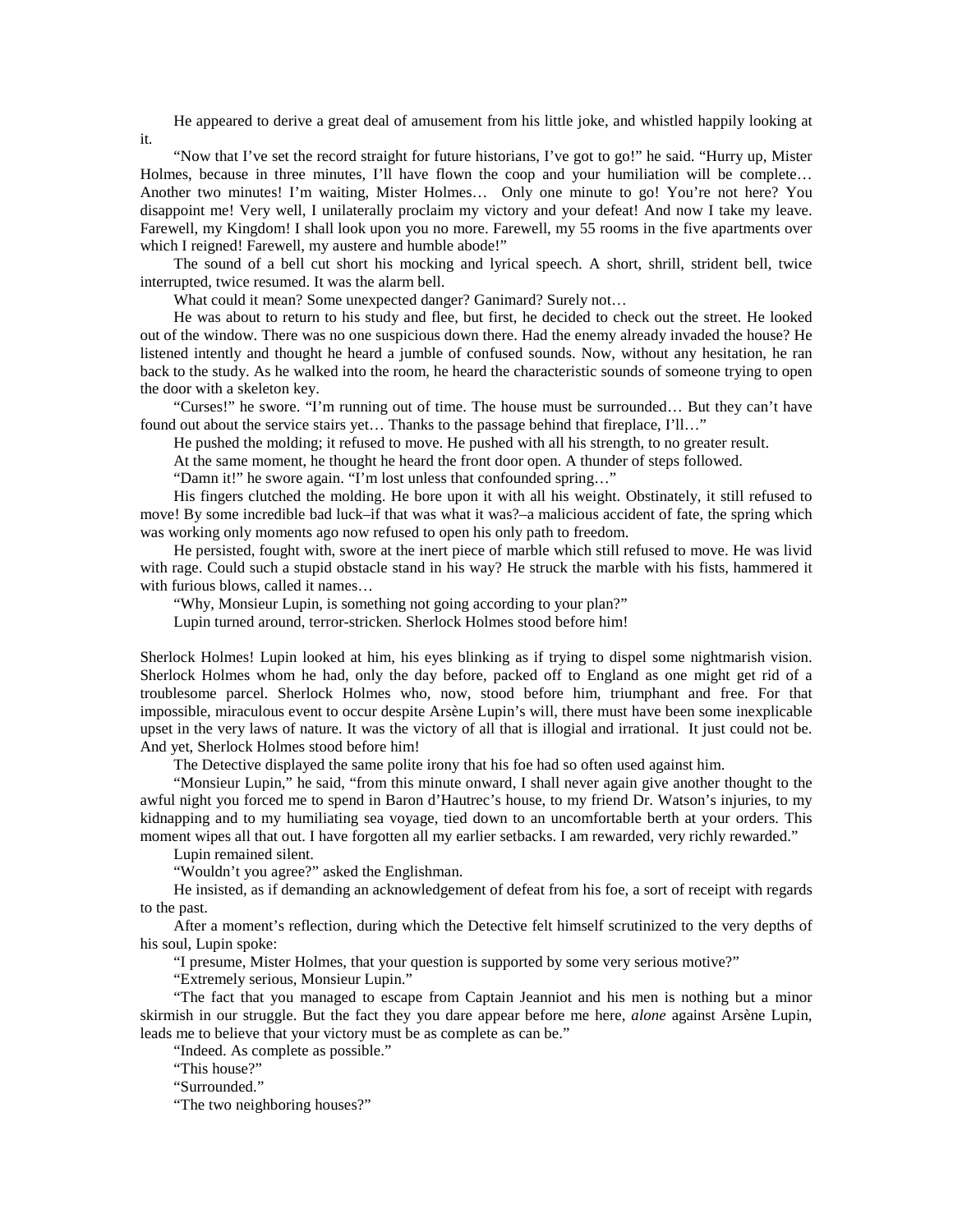"Surrounded."

"The apartment above this one?"

"The *three* apartments on the fifth floor occupied by Monsieur Dubreuil are also surrounded."

"So that…?"

"So that you are caught, Monsieur Lupin. Irredeemably caught."

Lupin now experienced the same feelings that Holmes had felt during his kidnapping: the same fury, the same hopeless revolt, but also, it must be said, the same sense of fair play which compelled him to bow down before adversity. Both men were equally strong-willed; both were equally capable of accepting defeat as an occasional evil which must be faced with equanimity.

"You're right, Mister Holmes," said Lupin without reservation. "We are indeed quits."

Holmes seemed delighted by Lupin's admission. They both remained silent for a while. Then, the Gentleman Burglar appeared to regain his usual self-control and natural sense of humor.

"I'm not sorry, either," he said with forced bravado. "It was becoming boring to win every time. I only had to put out my arm to hit you in the chest every time. But now, it's your turn. *Touché*, Mister Holmes!" He now laughed with genuine good humor. "Now we shall have some fun. Lupin is caught and well trapped. How will he escape? Can he escape? What an adventure! I have to thank you for giving me such emotions, Mister Holmes! That's what I call living life to the fullest!"

He pressed his fists to his temples, as if to contain the jumble of emotions that swelled up inside him. His behavior reminded Holmes of a child stressed beyond his endurance.

"What do you want?" he suddenly and abruptly asked the Detective.

"What do you mean?"

"Ganimard is here with his men. Why doesn't he come in?"

"I asked him not to."

"And he agreed?"

"I promised to deliver you to him only on the express condition that he would explicitly follow all my instructions. Besides, he doesn't know who you are. He thinks Felix Davey is merely one of Lupin's men."

"So I'm asking you again, what do you want? Or if you prefer, why did you come here alone?"

"I wanted to talk to you first."

"Ah-ha! You wanted to talk to me…"

That fact pleased Lupin greatly. There are situations in life where words are much preferable to deeds, and this was one such situation.

"I'm sorry not to have a chair to offer you, Mister Holmes," he said graciously. "Would this halfbroken crate do? Or maybe that window ledge? I wish I had a glass of beer to offer you, too… Pish!"

"Never mind all that. Let's talk."

"I'm listening."

"I shall be brief. As you know, the purpose of my visit to France wasn't your arrest. If I was forced to go after you, it was because I couldn't see any other means to accomplish my first objective…"

"Which was?"

"To recover the Blue Diamond."

"I see."

"Since the one found in Herr Bleichen's tube of soap powder was but a fake…"

"Indeed. The real gem was mailed by the Blonde Phantom. I had an exact copy made. As I had designs upon the Comtesse de Crozon's other jewels, and the Austrian Consul was already a suspect, it seemed a good idea to hide the fake diamond in his luggage in order to divert attention from the so-called Madame de Real."

"While you kept the real one."

"Of course."

"I want that diamond."

"Impossible, I'm sorry."

"I promised the Comtesse de Crozon I'd recover it and, therefore, I mean to have it."

"How do you plan to achieve that since it's in my possession?"

"I shall have it *precisely* because it's in your possession."

"Do you mean that you expect me to surrender it to you?"

"Yes."

"Willingly?"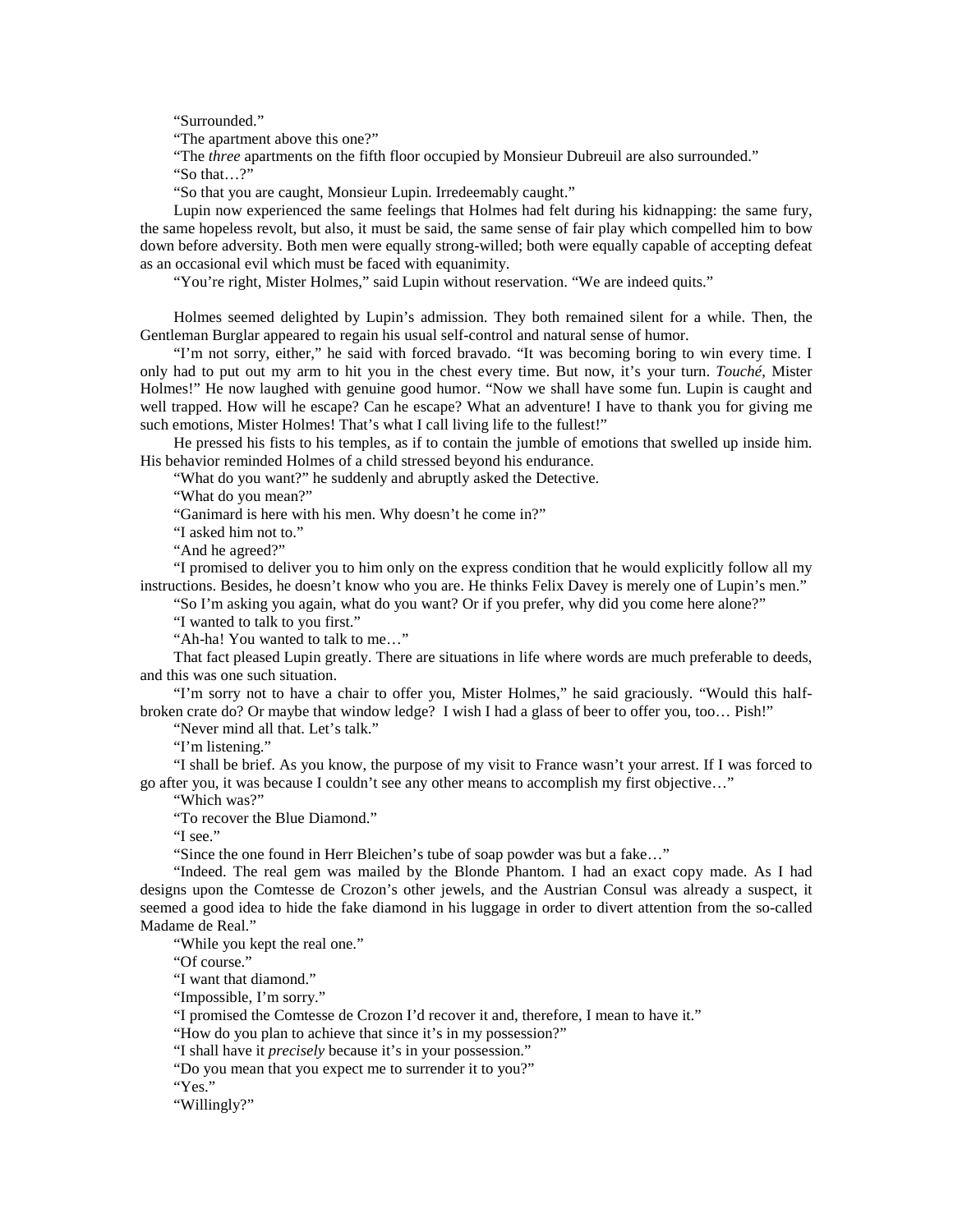"I'll buy it from you, if you want."

Lupin laughed.

"How British! You make it sound like a business transaction!"

"It is."

"And what would you offer me in exchange?"

"Mademoiselle Destange's freedom."

"Her freedom? I wasn't aware she'd been arrested."

"I'll give Chief Inspector Ganimard the necessary information. Deprived of your protection, she'll be arrested."

Lupin laughed again.

"I'm afraid you're offering me something you do not possess, Mister Holmes. Mademoiselle Destange is safe and has nothing to fear. I want something else."

The Englishman hesitated, obviously embarrassed. Then, he put his hand on Lupin's shoulder.

"What if I offered you…"

"My freedom?"

"Not quite, but I could… leave the room, talk with Monsieur Ganimard…"

"And leave me alone, say, to think things over?"

"Exactly."

"That would be an attractive offer if this damn mechanism was still working," said Lupin, pushing the molding with irritation.

Suddenly, they both stifled an exclamation of surprise. This time, fate had intervened and the hidden passage had sprung open! Escape was now possible. Why deal with Holmes under such circumstances?

Lupin paced back and forth as if he was considering his answer. Then, he in turn put his hand on the Englishman's shoulder.

"All things considered, Mister Holmes, I'd rather carry on my business without your assistance."

"Still…"

"Thank you, but I don't need anybody's help."

"When Ganimard has you, it'll all be over. They won't ever let you go."

"Who knows?"

"Come, now! This is madness. Every exit is being watched."

"Not quite. There's one which isn't."

"Which one?"

"*The one I plan to take*."

"Words! Your arrest is just a question of minutes!"

"It isn't."

"Then…?"

"Then I'll keep the Blue Diamond."

Holmes took out his watch.

"Do reconsider. It's now ten minutes to three. At three o'clock sharp, I'll call Ganimard."

"Then, that gives us ten minutes to chat. Let's make the most of our time together, Mister Holmes. And first, to satisfy my curiosity, could you tell me how you procured my address and the name Felix Davey?"

Holmes kept a close eye on Lupin, whose good spirits always made him uneasy. But answering the Gentleman Burglar's question appealed to his professional vanity.

"I had your address from your lady friend."

"Clotilde?"

"Yes. Remember, yesterday morning, when I tried to force her to come with me, she pretended to call her dressmaker…"

"So she did."

"I understood later that there was no dressmaker and that she had called you instead. Last night, in the boat, I remembered the last two digits of the number she had dialed: 73. Since I had the list of the houses you had rigged, it was child's play for me, upon my return to Paris this morning at 11 a.m., to look through the telephone directory for the house matching a telephone number ending with 73. That's how I discovered the name of Monsieur Felix Davey. Once I knew your name and address, then I called on Monsieur Ganimard."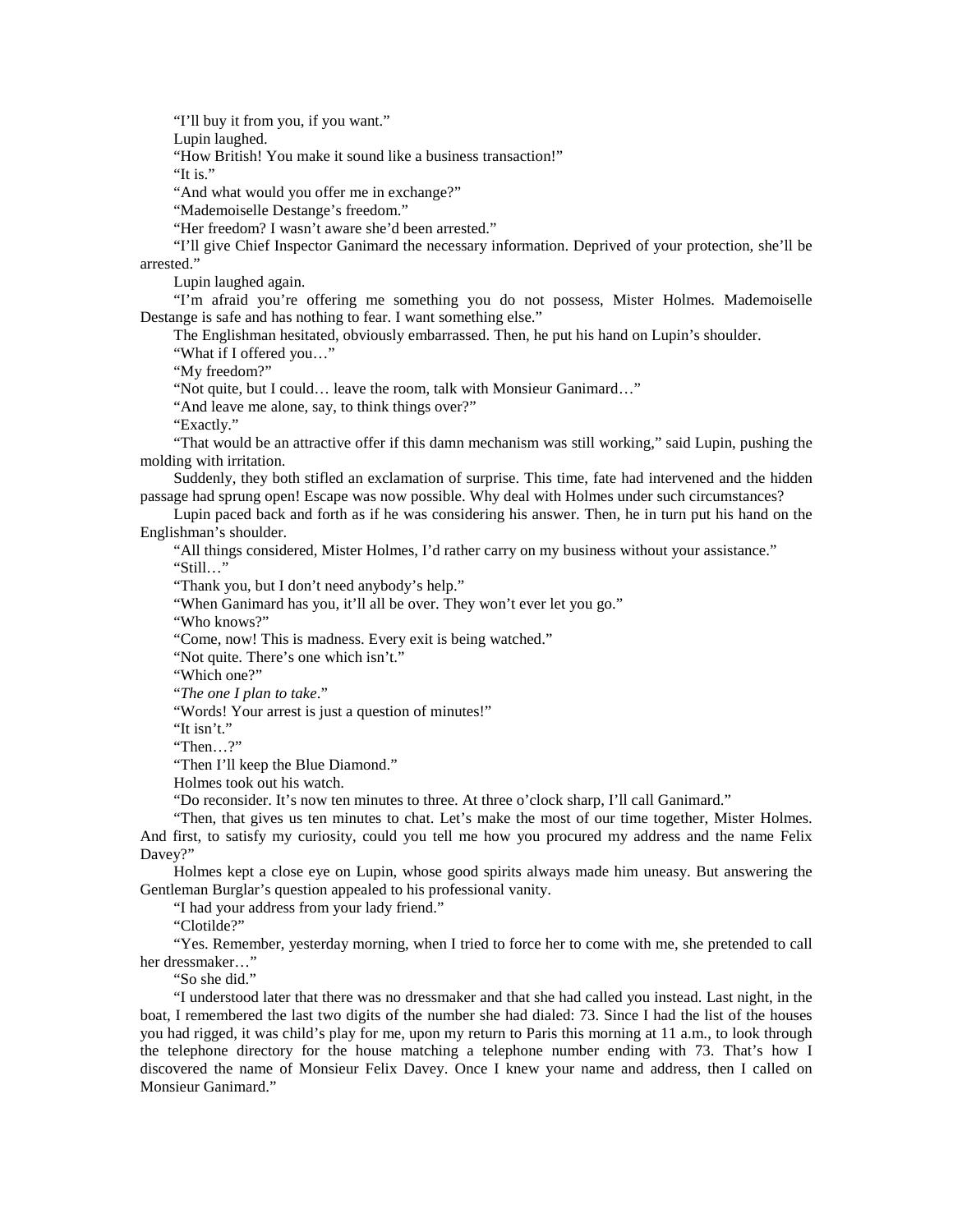"Brilliant! Absolutely first-rate! Congratulations, Mister Holmes. But how did you manage to take that train in Le Havre? How did you manage to escape from the *Hirondelle*?"

"I didn't."

"I don't understand."

"You gave strict orders to Captain Jeanniot to not reach Southampton until 1 a.m. In fact, they landed at midnight, just in time for me to grab the last ferry to Le Havre."

"Jeanniot betrayed me? Impossible!"

"He did not betray you."

"What then…?"

"It was his watch."

"His watch?"

"Yes, I put his watch forward an hour."

"How?"

"The only way possible: by turning its stem. We were sitting together chatting and I told him about some of my most famous cases and he was so caught up that he didn't notice a thing."

"Bravo! Well done! It's a clever trick and I'll remember it. But what about the cabin clock?"

 "That one was more difficult because my legs were tied. But the sailor who was watching me when the Captain went on deck kindly agreed to give the hands a push."

"One of my men? He agreed to help you…?"

"Oh, he didn't realize the consequences of what he was doing. I told him I had to catch the last train to London and… he allowed himself to be persuaded."

"In consideration of…?"

"Of a small gift… which the decent fellow, I'm sure, intends to faithfully send to you."

"What gift?"

"A mere trifle."

"Yes, but what?"

"The Blue Diamond."

"The Blue Diamond?"

"Yes, the fake one, which the Comtesse de Crozon entrusted to me…"

Lupin suddenly burst out laughing, so spontaneously and so full of gaiety that his eyes teared up.

"What a remarkable joke! My fake Blue Diamond handed back to my own man! And the Captain's watch! The hands of the clock!..."

Never before had Sherlock Holmes felt that the battle between Arsène Lupin and himself had grown so intense as at this very moment. With his prodigious intuition, he guessed that Lupin's hilarity was but a mask. Under it, the Gentleman Burglar was marshalling his own, formidable powers, readying every fiber of his being, preparing to strike.

Lupin had stealthily drawn closer to the Detective. The Englishman stepped back and put his hand in his pocket.

"It's 3 p.m., Monsieur Lupin," said Holmes.

"Already? What a pity! We were having such good fun."

"I'm still waiting for your answer."

"My answer? Goodness me! So our game's over, with my freedom as the stakes?"

"Or the Blue Diamond."

"The answer's no. Your move. Show me your cards, Mister Holmes."

"I play the king," said Holmes, firing a shot with his revolver, which he had kept hidden in his pocket. "And here's *my hand*!" exclaimed Lupin, hurling his fist at his rival.

Holmes had fired in the air to summon Ganimard, whose intervention he had now deemed necessary. But Lupin's fist caught him full in the stomach and he turned pale and staggered back. Lupin leaped towards the secret passage. But he was too late! The door was smashed open.

"Surrender, Lupin, or else…"

Ganimard, who had doubtless been waiting nearer than Lupin thought, stood in the doorway, his revolver aimed squarely at the Gentleman Burglar. He was not alone. Ten, 20 men stood behind him, guns drawn, the type of men who would have shot him like a dog, without a second thought, at the least sign of resistance.

Lupin made a quiet gesture.

"Put your guns down. I surrender."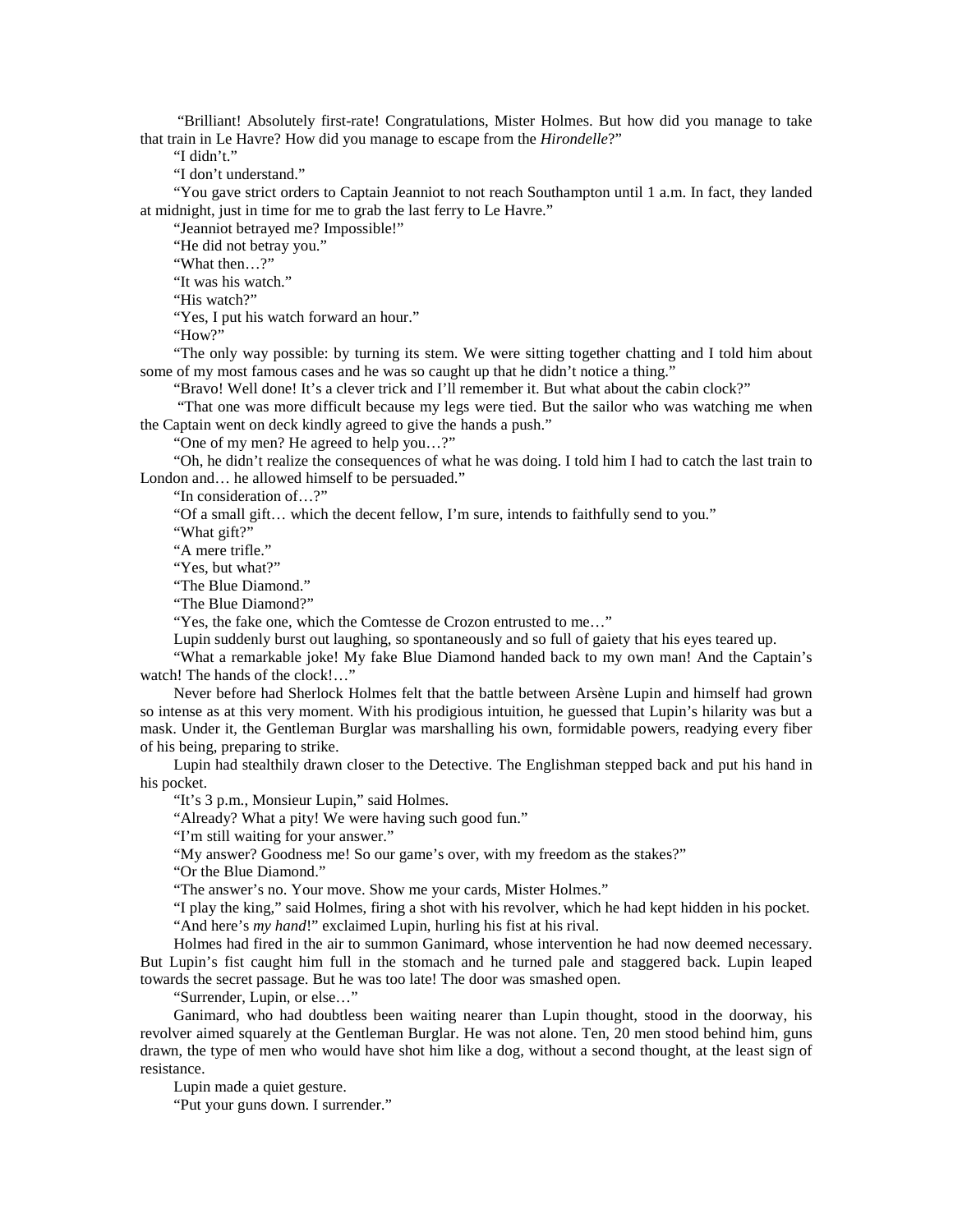And he crossed his arms over his chest.

A moment of stupor followed. In the room, empty of its furniture and curtains, Lupin's words echoed ringingly.

"I surrender!"

Those words sounded incredible. Everyone expected him to vanish in a puff of smoke, or down a trapdoor, or through a sliding wall, escaping once again at the last minute from the desperate grasp of his would-be captors. But no! Instead, he surrendered, meekly, like any ordinary criminal caught red-handed!

Ganimard stepped forward. Greatly moved, with all the gravity that the circumstance demanded, he slowly brought his hand down upon his old enemy's shoulder and uttered the ritual words with infinite pleasure:

"Arsène Lupin, I'm arresting you in the name of the Law."

 "Brrr!" mock-shivered Lupin. "You're trying to impress me, Ganimard. Why such a somber face? You look like you're delivering a eulogy at a friend's gravesite. Drop those funereal airs!"

"I'm arresting you."

"Yes, I heard you the first time! In the name of the Law, whose faithful servant you are. Chief Inspector Ganimard is arresting the wicked Arsène Lupin. I suppose this is a historical event. I wonder if your men grasp its full importance… And this is the second time you've done it, too! Congratulations, Ganimard, you should do well in your career!"

The Gentleman Burglar held out his wrists for the handcuffs.

They were fastened almost solemnly. The policemen, despite their usual roughness and their pent-up resentment towards Lupin, were acting with a certain amount of reserve, amazed at being able to actually touch this semi-magical being.

"Alas, poor Lupin!" he sighed. "What would your friends from the Faubourgs say if they saw you humbled like this?"

He then pulled his wrists apart in a progressive effort, mustering all of his strength. The veins of his forehead swelled. The chain dug into his flesh.

"Now!" he said.

The chain snapped and broke in two.

"Another one, my good man," he jeered. "This one's no good."

This time, they put two pairs on him.

"That's better," he approved. "You can't be too careful."

Then, he counted the detectives.

"How many of you are there? Twenty-five? Thirty? That's a lot. I can't do anything against 30. Ah, if there'd only been 15 of you!"

He had all the mannerisms of a leading actor playing the role of his life, with verve, impertinence and an overabundance of charm. Holmes watched him as only a fellow thespian could, appreciating the beauty and each nuance of Lupin's play. And for a minute, he indeed believed that the struggle might have been equal had Lupin faced only 15 men instead of 30! The Police, backed by all the formidable power of the Law, and the Gentleman Burglar, alone, unarmed and in chains–the two were equally matched.

"Well, Mister Holmes, are you satisfied with your handiwork?" said Lupin. "Thanks to you, I shall rot away on the ever-damp straw of the cells of La Santé jail. It must bother your conscience a little, no? And surely you feel some pangs of remorse?"

The Englishman shrugged, as if to say: "I gave you a chance." Lupin understood the unspoken reply.

"Never!" he exclaimed. "I'll never give you the Blue Diamond! It cost me too much to acquire it. I value it too much to surrender it lightly. When I see you again next month, I'll tell you why… Shall we meet in London? No? Would you prefer Vienna? Saint-Petersburg?"

Suddenly, he gave a start. A bell had just rung. It was not the alarm-bell, but the sound of the telephone, which had not been disconnected and which sat on the floor between the two windows.

The telephone! Who would fall into a trap laid out by cruel fate? Lupin made a furious move towards the device as if he hoped to smash it and, by so doing, stop the mysterious voice which sought to speak to him. Ganimard was faster. He took the receiver from its hook and bent down.

"Hello? Hello? 648-73? Yes, that's right…"

But Holmes was even faster. With a brisk gesture, he pushed the Chief Inspector aside and grabbed the receiver. He put his handkerchief over the mouthpiece to muffle the sound of his voice.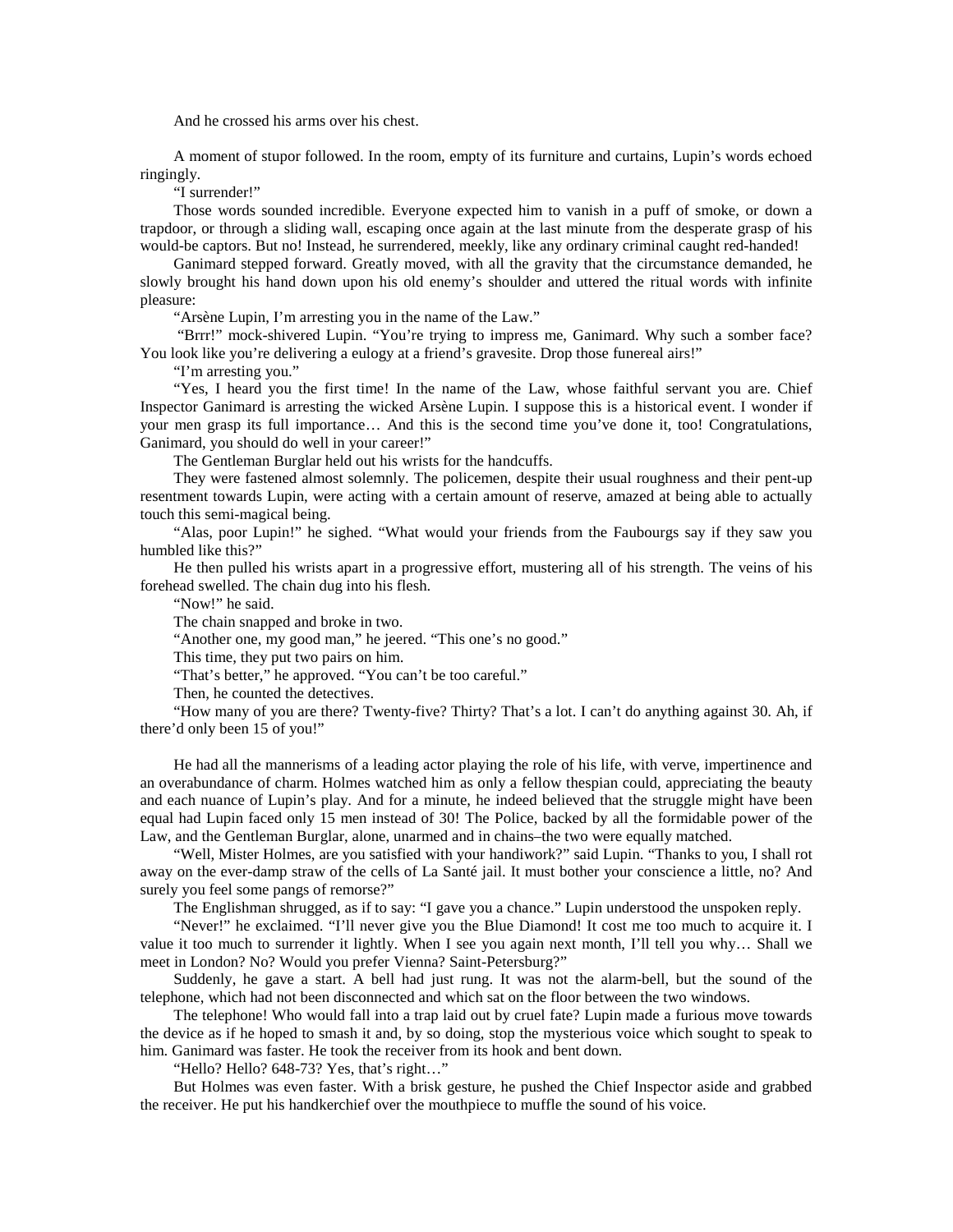At that moment, he exchanged a meaningful glance with Lupin. The same thought had struck both men simultaneously. In a flash, the two understood the last-minute consequences of the hypothesis that had formed in both their minds: it was the Blonde Phantom who was calling. Clotilde thought she was talking to Felix Davey, or Maxime Bermond; instead, she was about to confide in Sherlock Holmes!

"Hello, Clotilde?" said the Englishman.

A pause.

"Yes, it's Maxime," said Holmes.

At once, the drama took shape with tragic, almost-mathematical precision. Lupin, the mocking Lupin, the indomitable Lupin, no longer sought to hide his anxiety. His face pale with fear, he strove to hear, to guess the exact nature of Holmes' conversation with Clotilde.

"Yes, it's all finished. I'm done here and I was just about to come to meet you as we arranged… Where? Why, where you are... Isn't that best?"

Holmes hesitated, seeking his words, then stopped. It was obvious that he was trying to make Clotilde reveal where she was without admitting that he, himself, had no idea where that was, which would have given the game away. Ganimard's presence hindered him, too… Lupin was praying for some miracle to suddenly cut off the diabolical cat-and-mouse conversation that was almost too much for his nerves.

"Hello? I can't hear you," Holmes continued. "Yes, it's a bad connection. I almost lost you. Can you hear me now? Good. On second thought, I think you'd better go home… No, there's no danger, none at all… Holmes? He's still in England. I just had a cable from Southampton…"

The irony of those words. Holmes uttered them with a supreme sense of satisfaction.

"Go at once, my darling," he added. "I shall be with you soon."

He hung up the receiver.

"Chief Inspector," he said, "I would like to borrow three of your men."

"To arrest the Blonde Phantom, I presume?"

"Indeed."

"You know who she is? Where she is?"

"I do."

"By Jove! A fine capture! Lupin and the Blonde Phantom, on the same day! Folenfant, take two men and go with Mister Holmes!"

The Detective walked away, followed by the three policemen.

The battle was truly over. The Blonde Phantom, too, would soon be arrested by Sherlock Holmes. Thanks to his prodigious faculties, his incredible perseverance and a few lucky occurrences, the Detective triumphed while Lupin's fate was an irreparable disaster.

"Mister Holmes!"

The Englishman stopped.

"Yes, Monsieur Lupin?"

The Gentleman Burglar seemed deeply affected by this final blow. His face was wrinkled, tiredlooking and somber. Still, he managed to draw himself up and recover some of his earlier energy, addressing his rival in a voice of feigned indifference.

"You must admit that fate is dead against me. Earlier, it prevented me from escaping through my secret passage and delivered me straight into your hands. Now, through this idiotic telephone, it delivers my lady into your hands as well. I surrender to its whims."

"Meaning?"

"Meaning that I'm willing to reopen negotiations if you are."

Holmes took Ganimard aside and asked his permission, in a tone that clearly entertained no refusal, to exchange a few private words with Lupin.

Then, the Detective walked up to his rival and looked him squarely in the eyes.

"What do you want?" he asked.

"Mademoiselle Destange's freedom," replied Lupin.

"You know my price."

"Yes."

"You agree to pay it?"

"I agree to all your conditions."

"But just now," exclaimed the Englishman, "you refused… for yourself…"

"It was for myself, Mister Holmes. Now, it involves a woman… a woman whom I love. We have very strict ideas about such things in France, me more than most probably."